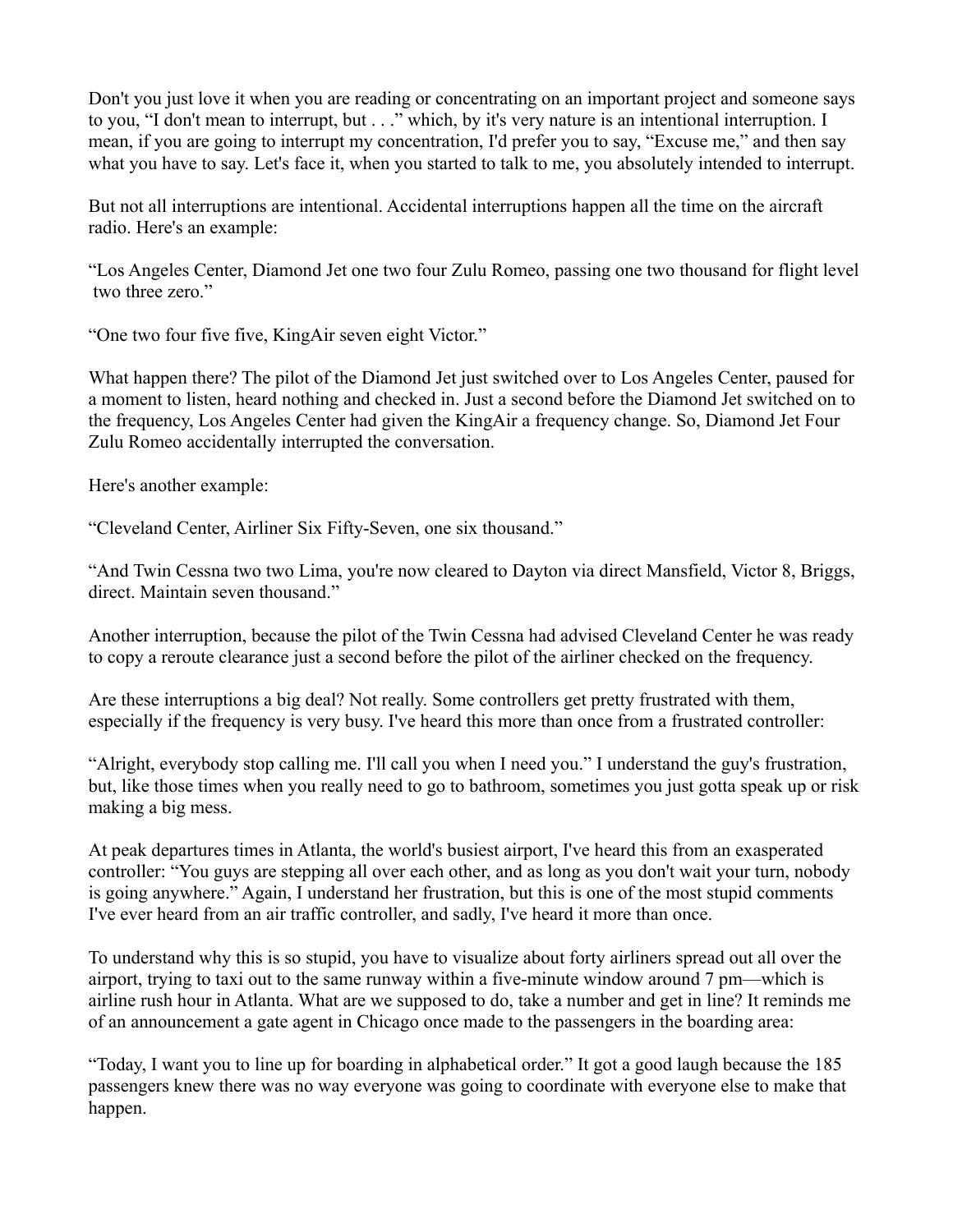It's the same problem on an aircraft radio frequency. We're miles apart from each other in our separate cockpits, meaning I can't see when you are preparing to speak, and you have the same problem with me.

There is a solution, but it's not 100%. The best you can do as a pilot is to listen to the flow of conversation and wait for an opening to speak.

All radio conversations have a beginning, a middle, and an end. Radio conversations usually begin with a call sign: "Boston Center," or "Cessna Eight India Mike," for example.

The middle part of the conversation is the passing of information by one person, either a pilot or an air traffic controller to the other: "Climb and maintain five thousand."

The conversation usually ends with an acknowledgement by the other person: "Climb and maintain five thousand, Cessna Eight India Sierra."

I say the conversation usually ends this way, but sometimes it continues with a follow-up comment or question: "Climb and maintain five thousand, Cessna Eight India Sierra, and we are requesting fifteen degrees right of course to avoid a thunderstorm."

Now, we not only have to wait for ATC to acknowledged this request, but also for the pilot to read back the acknowledgement: "Cessna Eight India Sierra, deviations up to fifteen degrees right are approved. When done deviating, cleared direct Springfield."

"Cessna Eight India Sierra, up to fifteen degrees right, then direct Springfield when able."

The trick is to listen, and listen carefully for this pattern. When you are sure the radio conversation is over, you are cleared in hot with your own radio call.

I said it was not a 100% solution, because sometimes, one or both parties in a conversation have to pause to think about what they just heard, or prepare to act on what they just heard. For example, let's say just before you switched over to a new radio frequency, the air traffic controller told a pilot, "For crossing traffic, I need you to go up or down a thousand feet. Say your request." You didn't hear that sentence because you were still busy dialing in the frequency. Now you are up on the new frequency, but the pilot hasn't answered because she is taking a moment to consider when going up or down would be better for her flight. The radio frequency is currently quiet while she considers her options. You think, "It's quiet. I'll check in with the controller."

"Seattle Center, Piper Four Two Nine Golf Golf, eight thousand." There's no answer from Seattle Center, but then you hear this: "Six Three Juliet would like to go up a thousand." Where did that come from? So, you see listening for a break in the conversation is not a 100% solution, but the exceptions only come up when you are switching on to a new frequency.

My recommendation is this: When switching on to a new frequency and no one is talking, always wait for four seconds before checking in with the controller. Waiting four seconds gives both controllers and pilots adequate time to consider their response to a conversation that was already in progress and to reply. This intentional wait time is not guaranteed to work every time, but it will help.

Finally, if you do step on or into someone else's conversation, don't sweat it. Radio voice